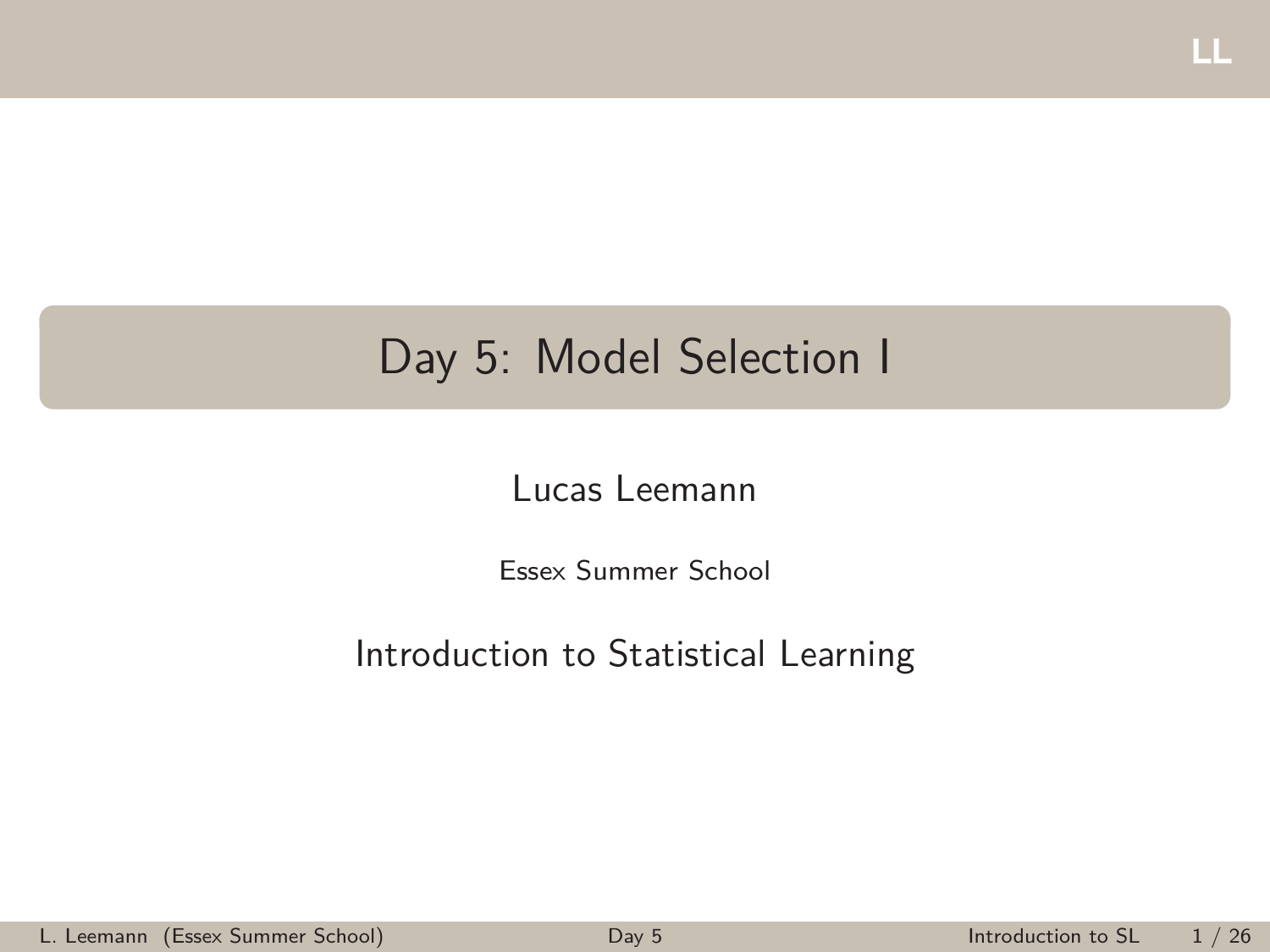### **[Motivation](#page-2-0)**

- **2** [Choosing the Optimal Model](#page-3-0)
- [Subset Selection](#page-13-0)
- [Stepwise Selection](#page-18-0) [Forward Stepwise Selection](#page-19-0) [Backwards Stepwise Selection](#page-21-0) [CV vs. Criteria](#page-24-0)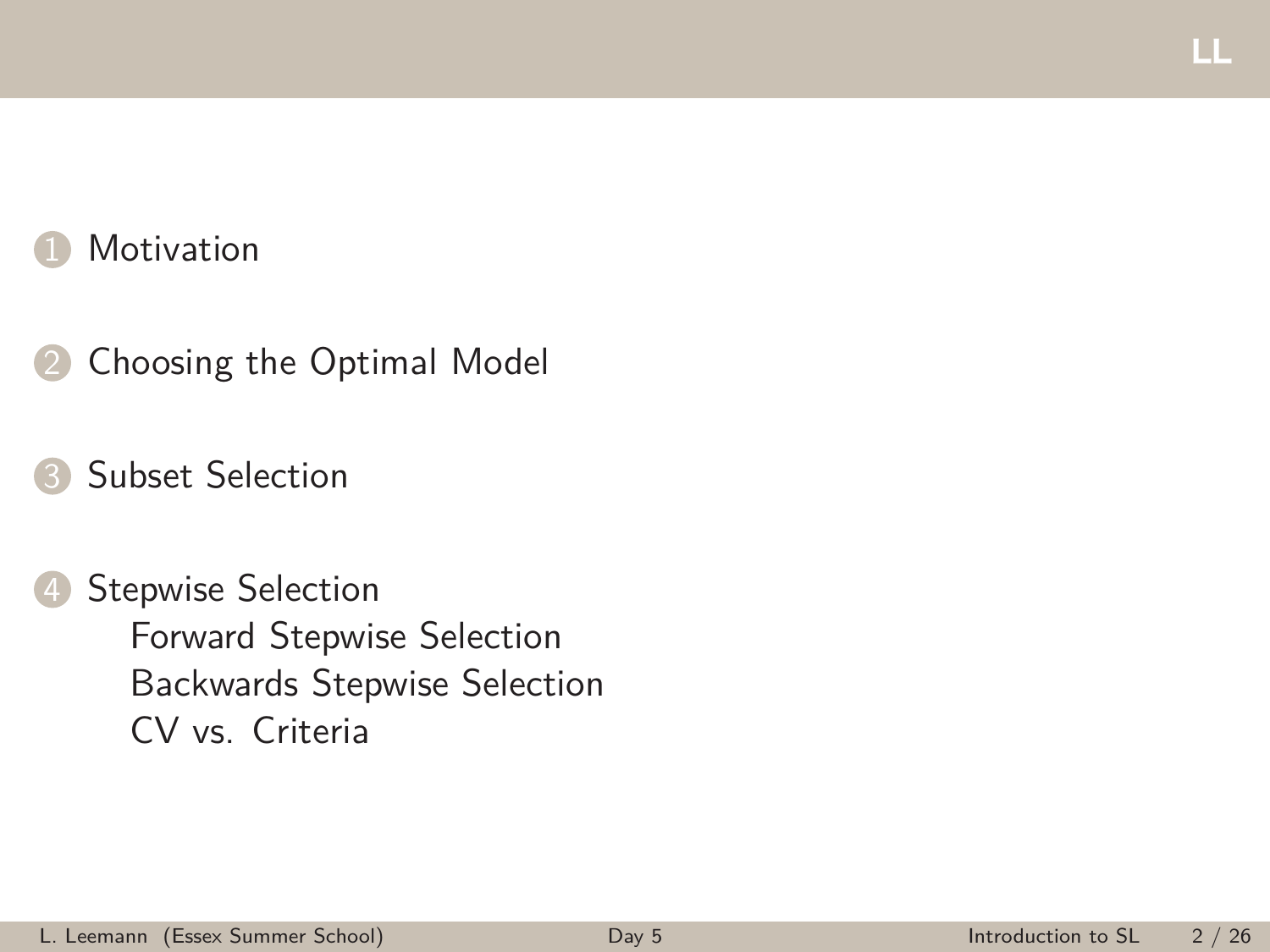### <span id="page-2-0"></span>Fundamental Problem: Model Complexity



Red: Test error.

Blue: Training error. (Hastie et al, 2008: 220)

L. Leemann (Essex Summer School) [Day 5](#page-0-0) Introduction to SL 3 / 26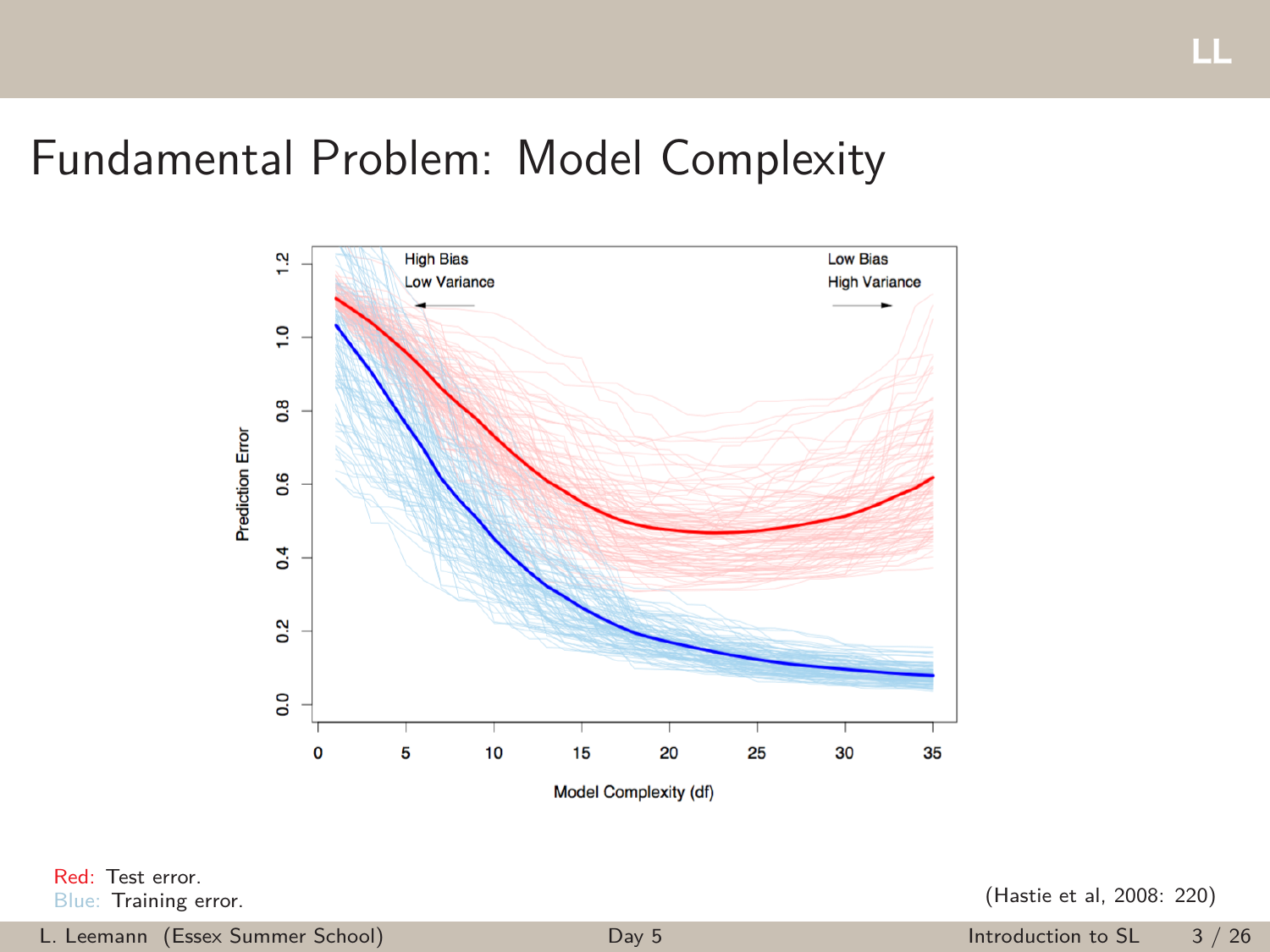## <span id="page-3-0"></span>Choosing the Optimal Model

- The model containing all of the predictors will always have the smallest RSS and the largest  $R^2$ , since these quantities are related to the training error.
- We wish to choose a model with low test error, not a model with low training error. Recall that training error is usually a poor estimate of test error.
- $\blacksquare$  Therefore, RSS and  $R^2$  are not suitable for selecting the best model among a collection of models with different numbers of predictors.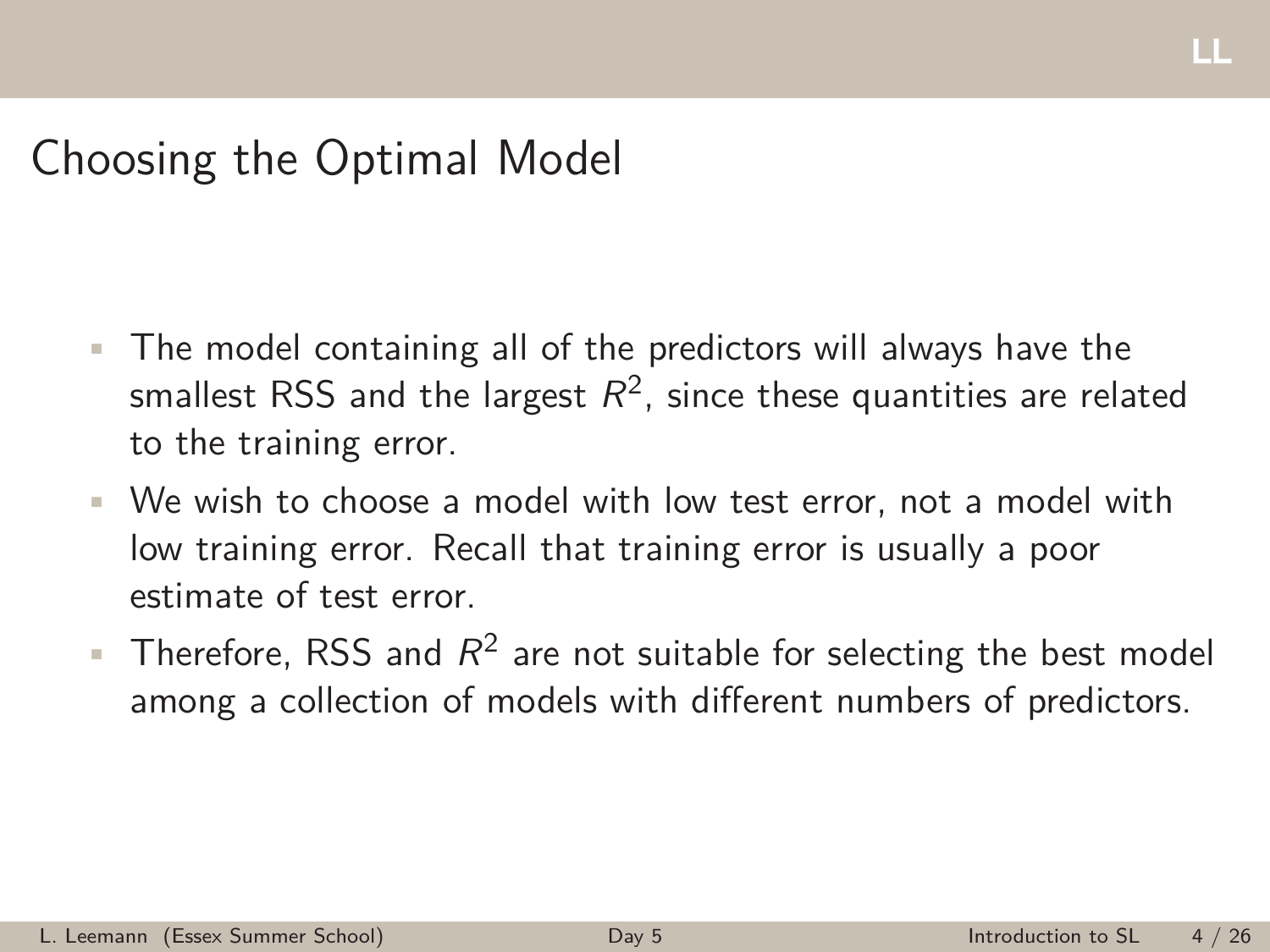### Estimating test error: two approaches

- We can indirectly estimate test error by making an adjustment to the training error to account for the bias due to overfitting.
- We can directly estimate the test error, using either a validation set approach or a cross-validation approach, as discussed in previous lectures.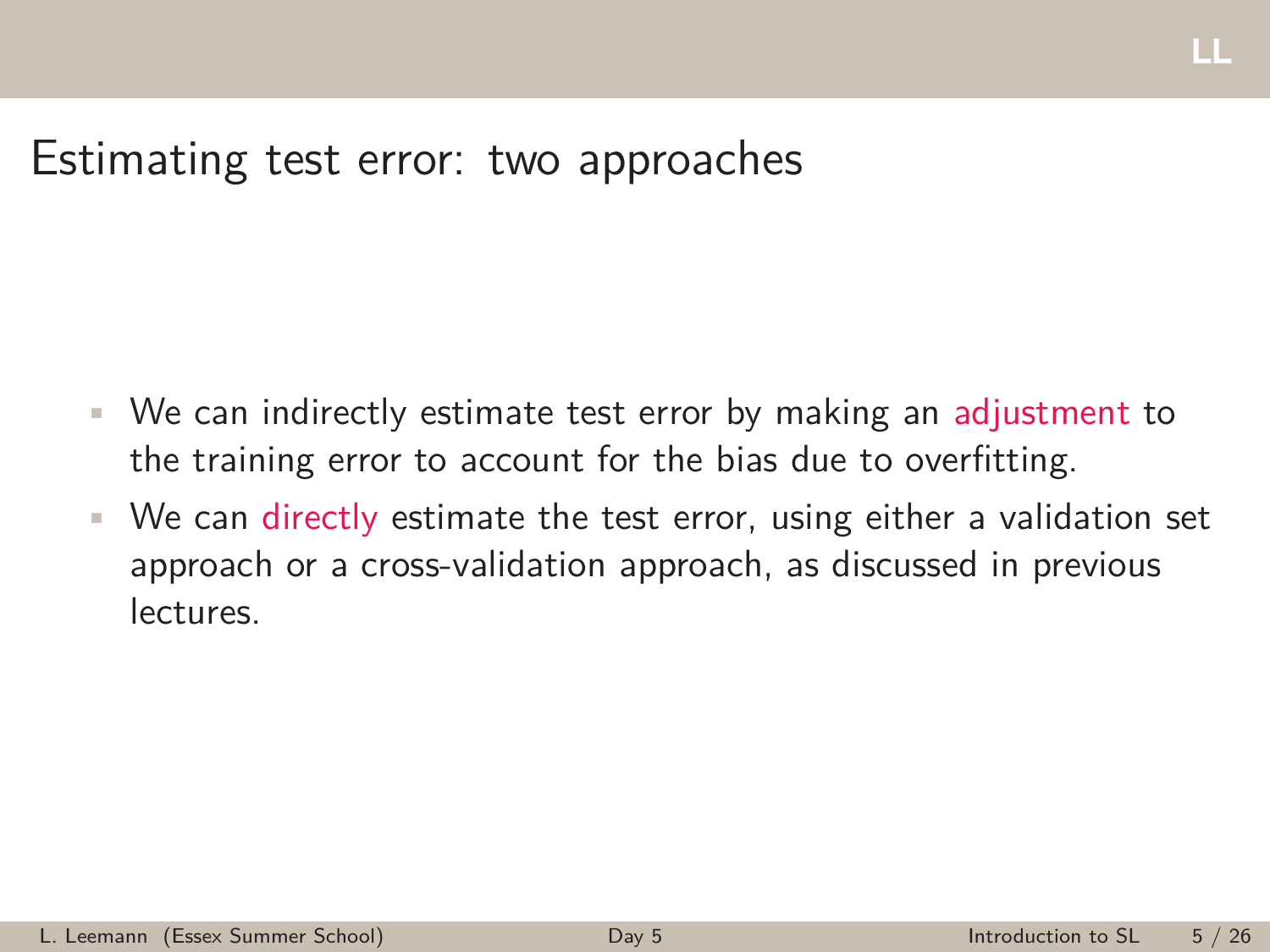## $C_p$ , AIC, BIC, and Adjusted  $R^2$

- These techniques adjust the training error for the model size, and can be used to select among a set of models with different numbers of variables.
- **•** The next figure displays  $C_p$ , BIC, and adjusted  $R^2$  for the best model of each size produced by best subset selection on the Credit data set.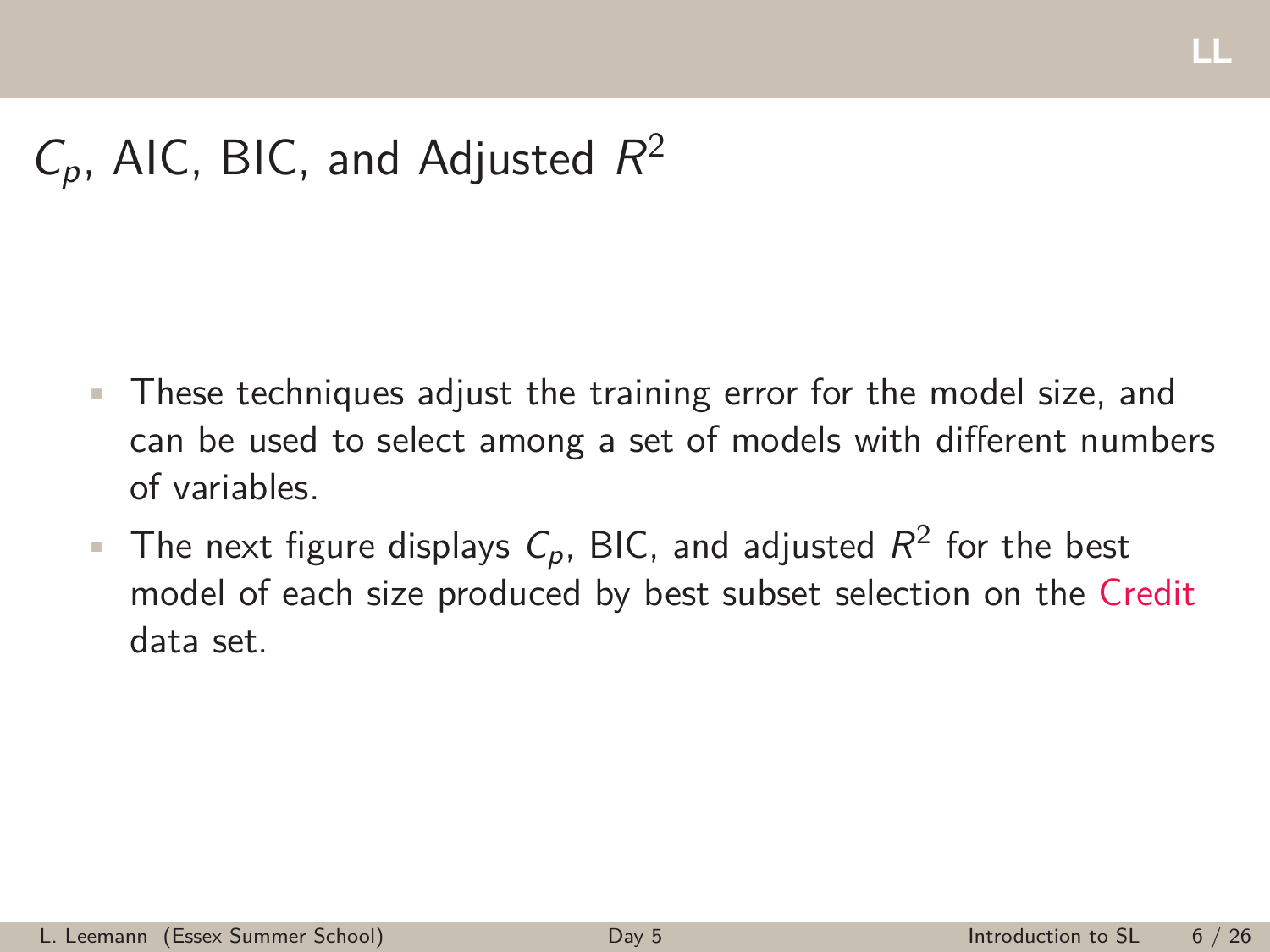## Example: Credit data



ш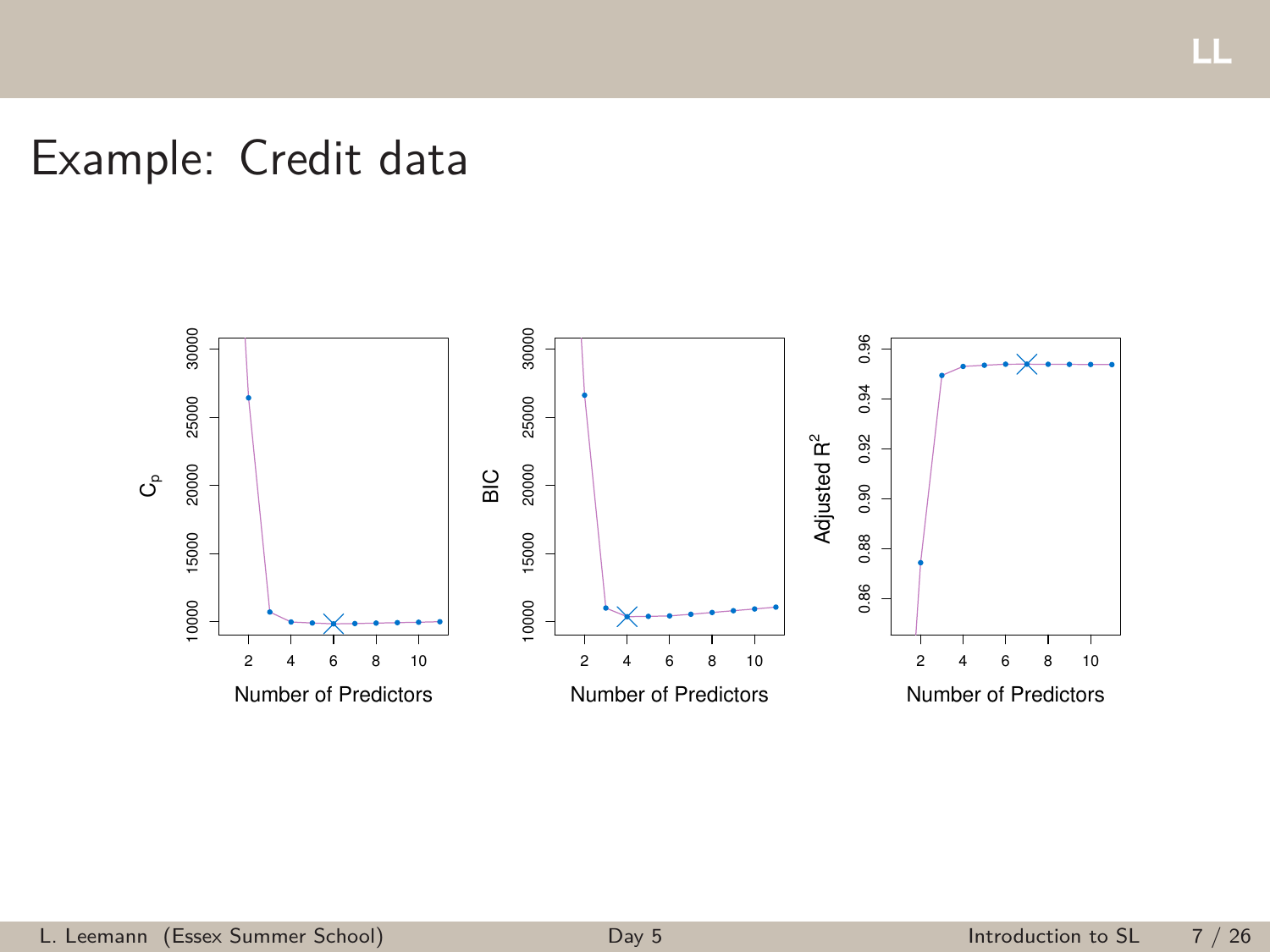## Mallow's *C<sup>p</sup>* & AIC

• Mallow's  $C_p$ :

$$
C_p = \frac{1}{n}(RSS + 2d\hat{\sigma}^2),
$$

where *d* is the total number of parameters used and  $\hat{\sigma}^2$  is an estimate of the variance of the error  $\epsilon$  associated with each response measurement.

• The AIC criterion is defined for a large class of models fit by maximum likelihood:

$$
AIC = 2\log L + 2d
$$

where *L* is the maximized value of the likelihood function for the estimated model.

• In the case of the linear model with Gaussian errors, maximum likelihood and least squares are the same thing, and *C<sup>p</sup>* and AIC are equivalent.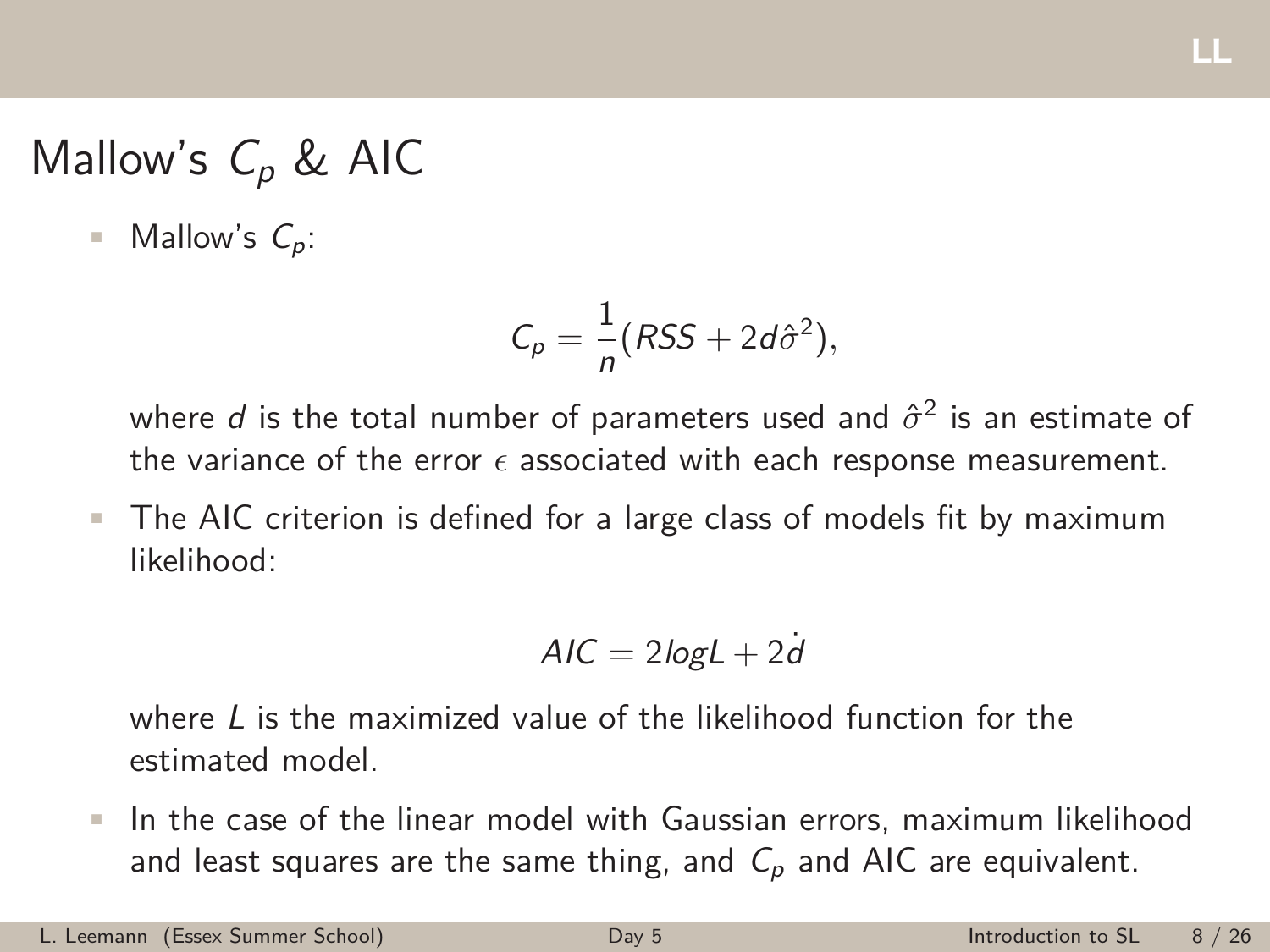### Details on BIC

$$
BIC = \frac{1}{n}(RSS + log(n)d\hat{\sigma}^2)
$$

- Like *Cp*, the BIC will tend to take on a small value for a model with a low test error, and so generally we select the model that has the lowest BIC value.
- Notice that BIC replaces the  $2d\hat{\sigma}^2$  used by  $C_p$  with a  $log(n)d\hat{\sigma}^2$ term, where *n* is the number of observations.
- Since *log*(*n*) *>* 2 for any *n >* 7, the BIC statistic generally places a heavier penalty on models with many variables, and hence results in the selection of smaller models than *Cp*.

щ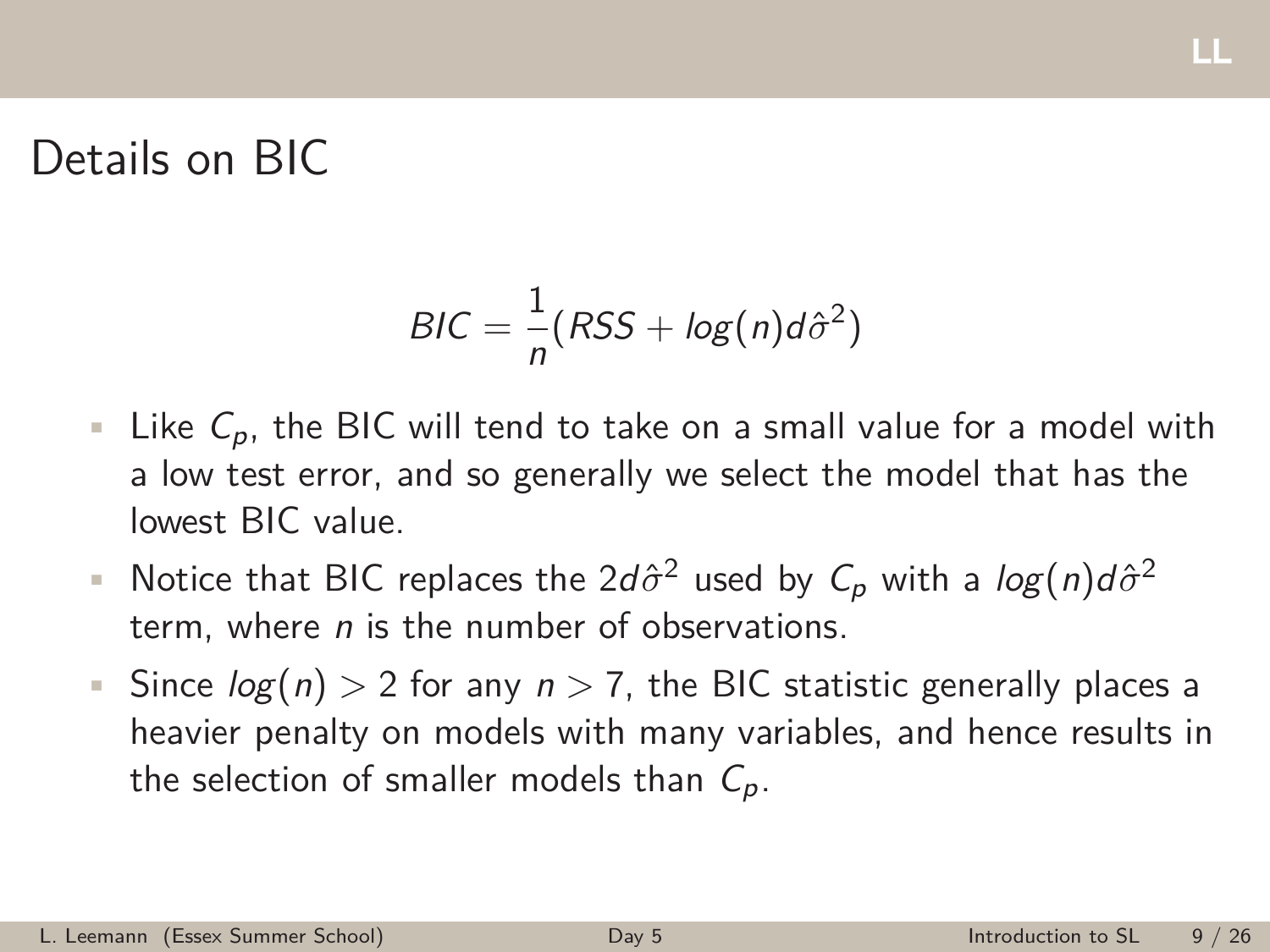## Adjusted *R*<sup>2</sup>

• For a least squares model with  $d$  variables, the adjusted  $R^2$  statistic is calculated as

$$
adjusted R2 = 1 - \frac{RSS/(n-d-1)}{TSS/(n-1)}
$$

where TSS is the total sum of squares.

- Unlike *Cp*, AIC, and BIC, for which a small value indicates a model with a low test error, a large value of adjusted  $R^2$  indicates a model with a small test error.
- Maximizing the adjusted  $R^2$  is equivalent to minimizing  $\frac{RSS}{n-d-1}$ . While RSS always decreases as the number of variables in the model increases,  $\frac{RSS}{n-d-1}$ may increase or decrease, due to the presence of *d* in the denominator.
- Unlike the  $R^2$  statistic, the adjusted  $R^2$  statistic pays a price for the inclusion of unnecessary variables in the model.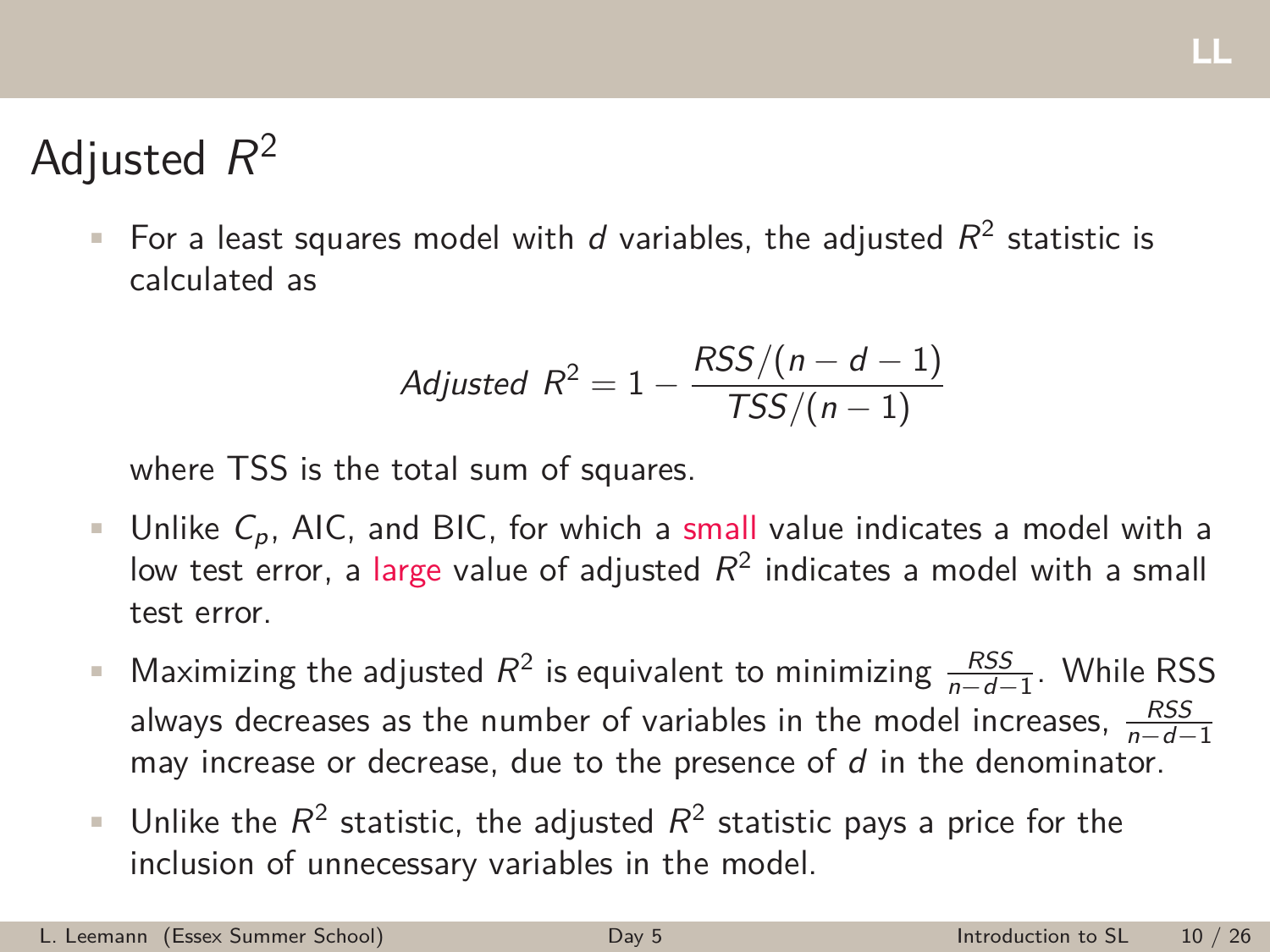### Validation and Cross-Validation

- Each of the procedures returns a sequence of models *M<sup>k</sup>* indexed by model size  $k = 0, 1, 2, \ldots$  . Our job here is to select  $\hat{k}$ . Once selected, we will return model  $\mathcal{M}_{\hat{k}}$
- We compute the validation set error or the cross-validation error for each model *M<sup>k</sup>* under consideration, and then select the *k* for which the resulting estimated test error is smallest.
- This procedure has an advantage relative to AIC, BIC, *Cp*, and adjusted R2, in that it provides a direct estimate of the test error.
- It can also be used in a wider range of model selection tasks, even in cases where it is hard to pinpoint the model degrees of freedom (e.g. the number of predictors in the model) or hard to estimate the error variance *‡*2.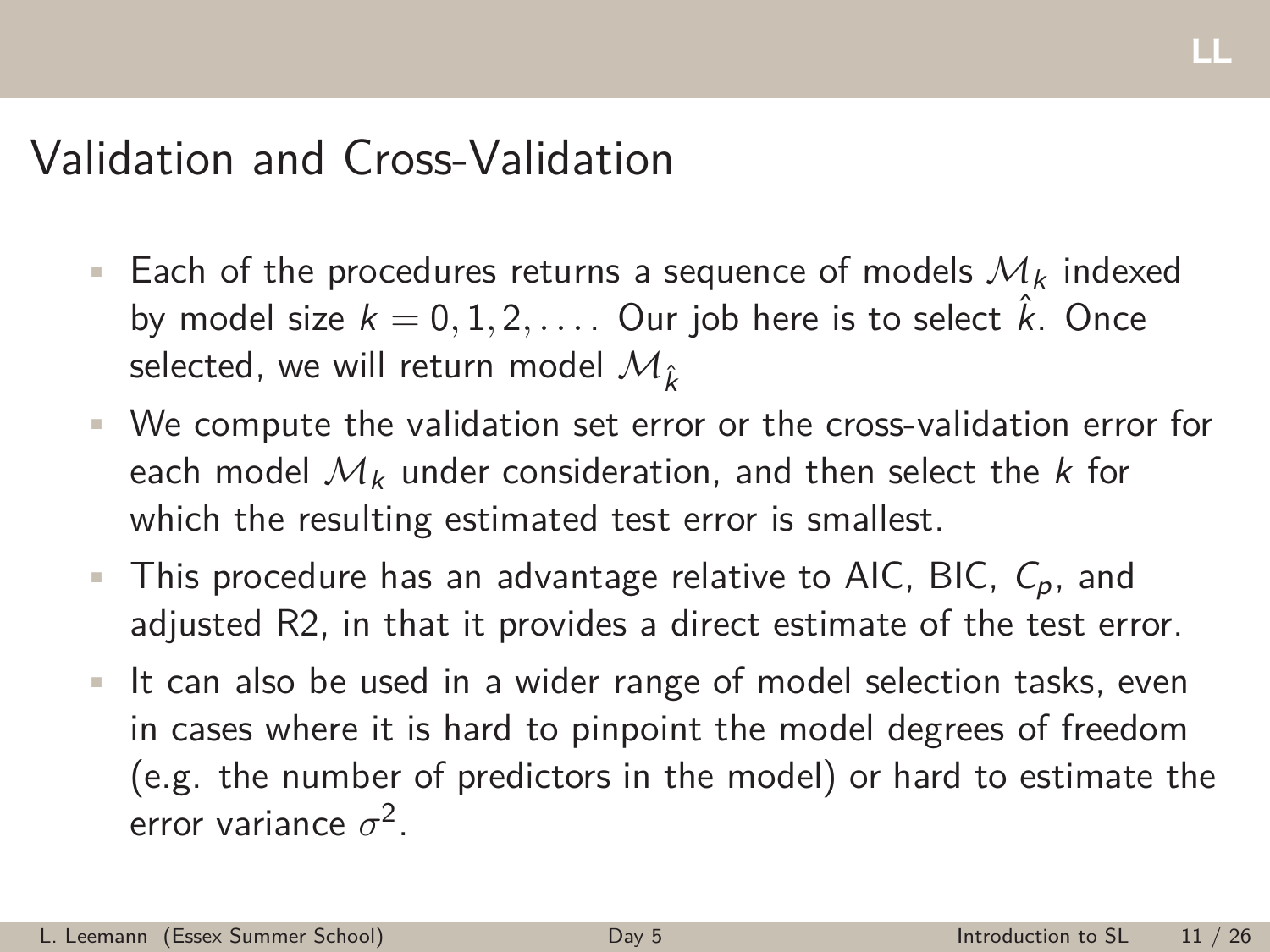## Example: Credit data



LL.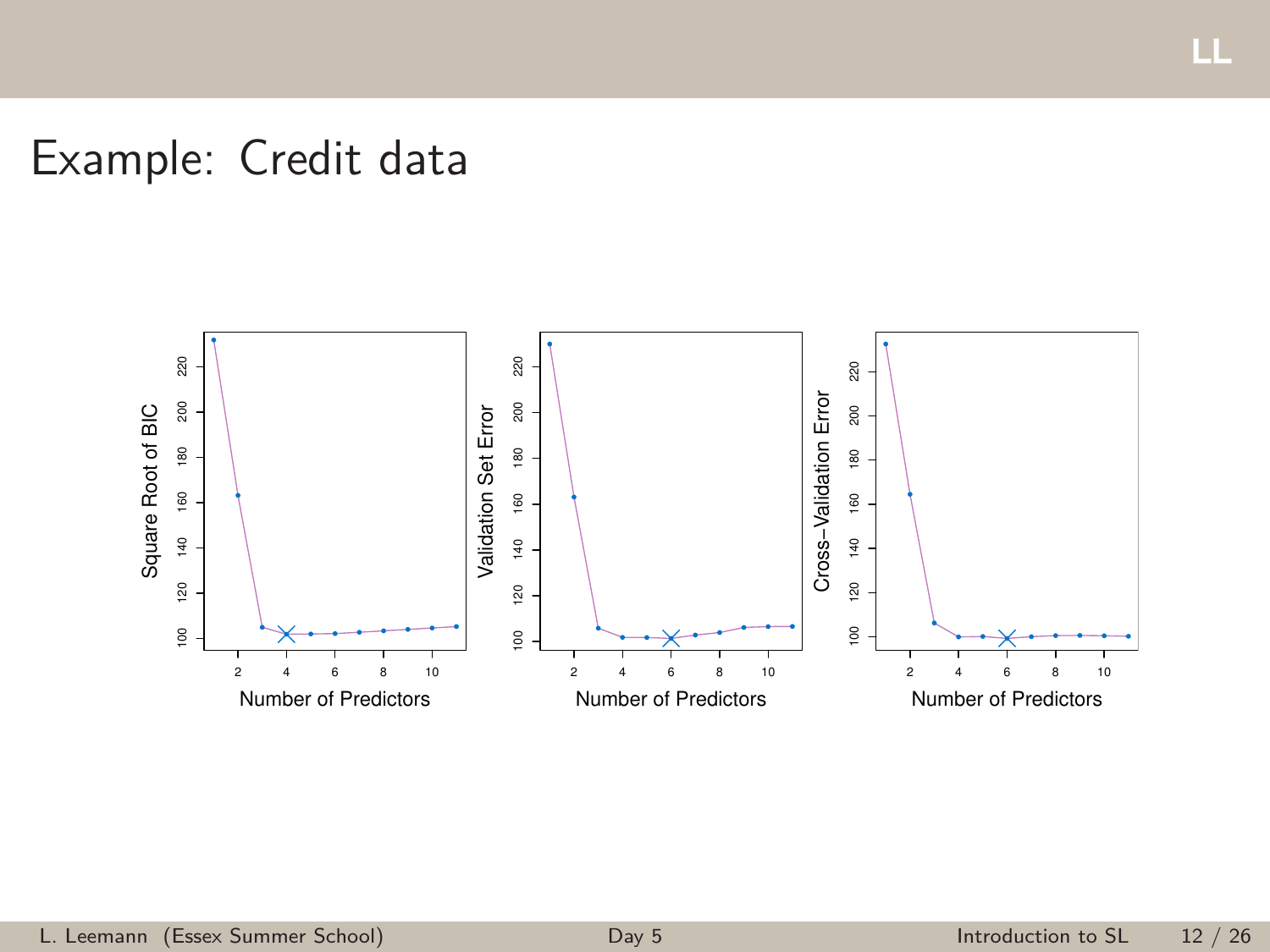## Explaining the example above

- The validation errors were calculated by randomly selecting three-quarters of the observations as the training set, and the remainder as the validation set.
- The cross-validation errors were computed using  $k = 10$  folds. In this case, the validation and cross-validation methods both result in a six-variable model.
- However, all three approaches suggest that the four-, five-, and six-variable models are roughly equivalent in terms of their test errors.
- In this setting, we can select a model using the one-standard-error rule. We first calculate the standard error of the estimated test MSE for each model size, and then select the smallest model for which the estimated test error is within one standard error of the lowest point on the curve.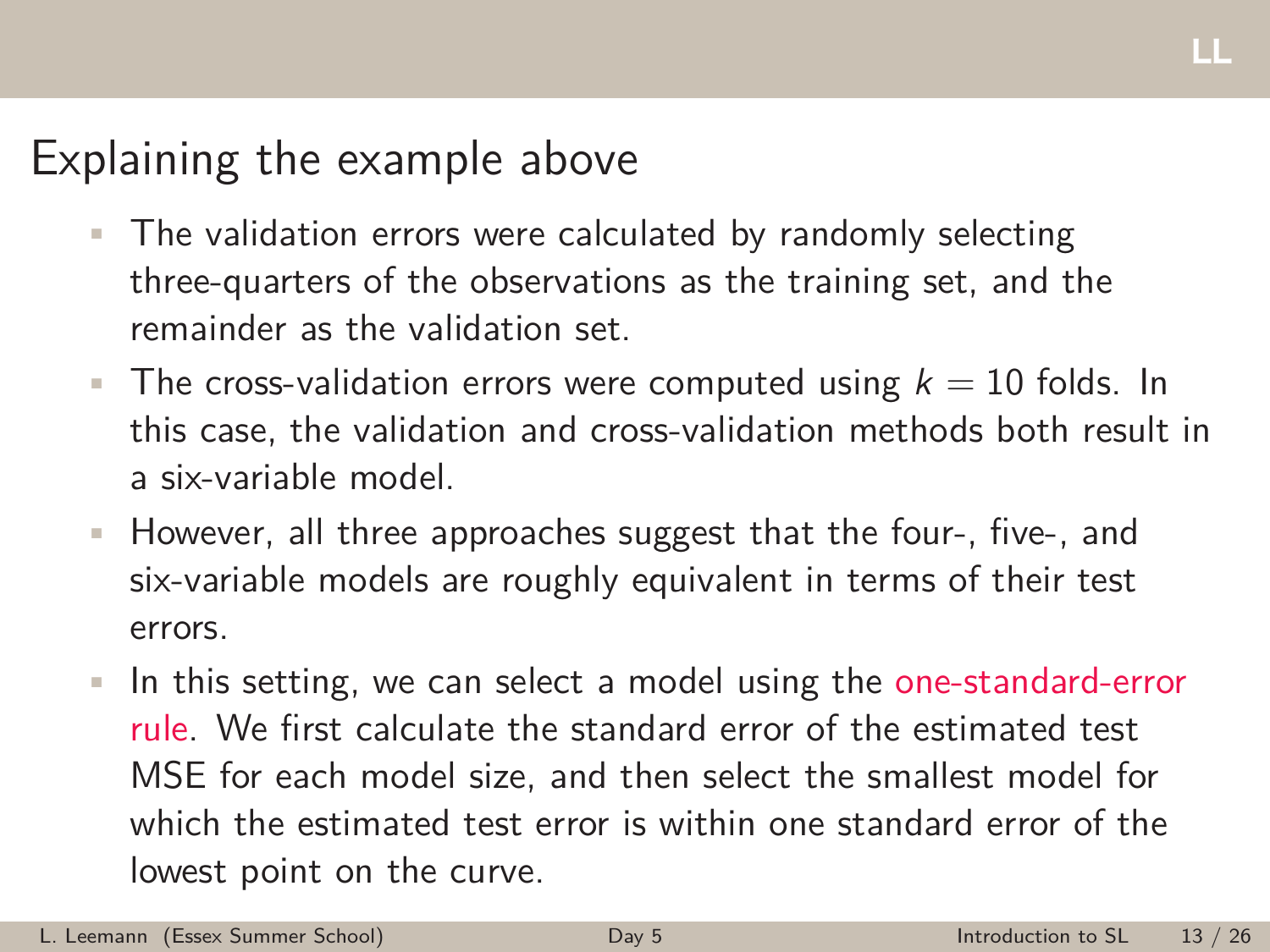#### <span id="page-13-0"></span>**Subset Selection**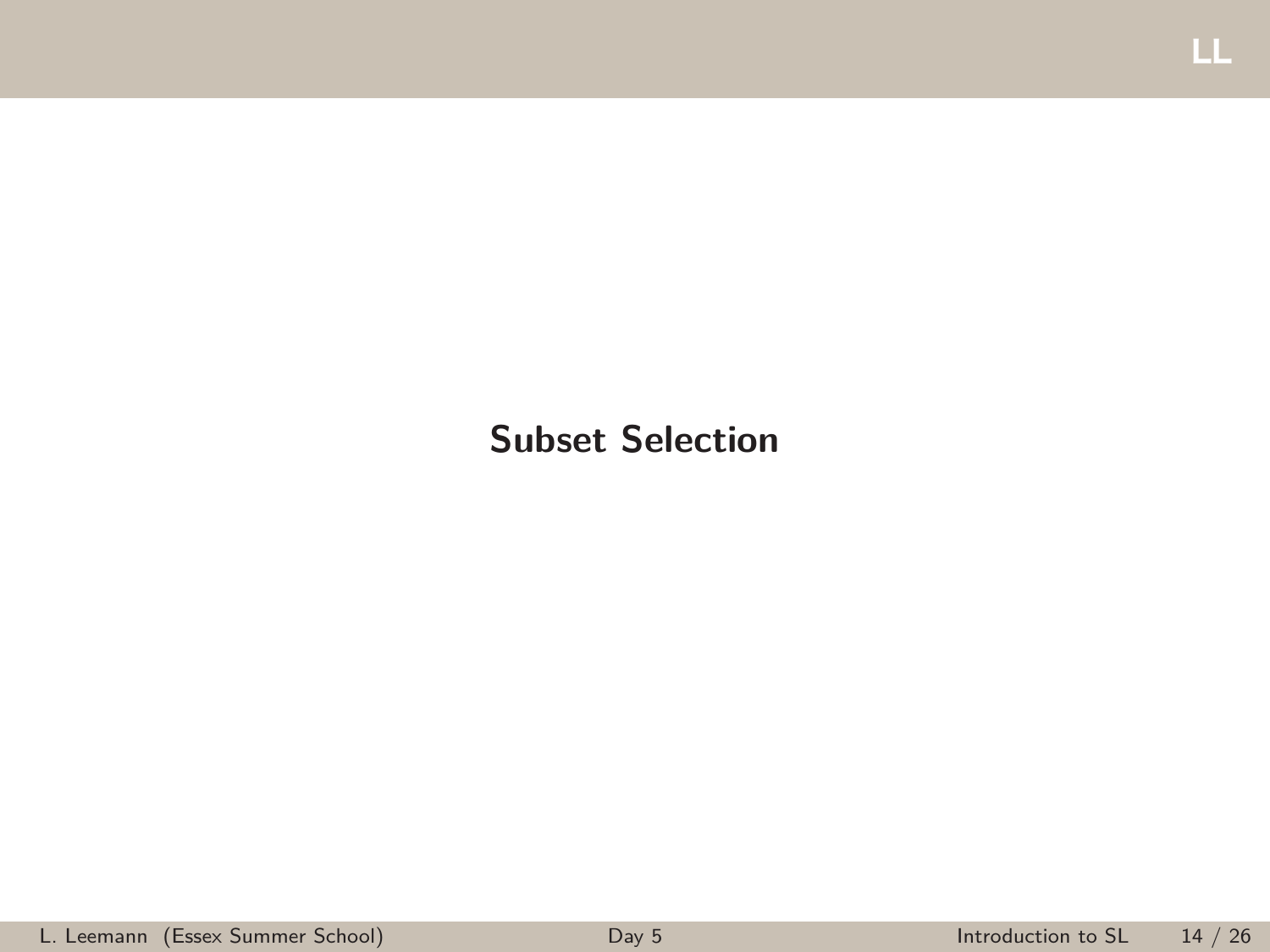## Subset Selection: Which Variables?

Algorithm:

- **1** Generate an empty model and call it  $\mathcal{M}_0$
- $\bullet$  For each  $k = 1...p$ :
	- i) Generate all  $\binom{p}{k}$  possible models with *k* explanatory variables ii) determine the model with the best criteria value (e.g.  $R^2$ ) and call it *M<sup>k</sup>*
- **3** Determine best model within the set of these models:  $M_0$ , ....,  $M_p$ - rely on CV or a criteria like AIC, BIC,  $R^2$ , or  $C_p$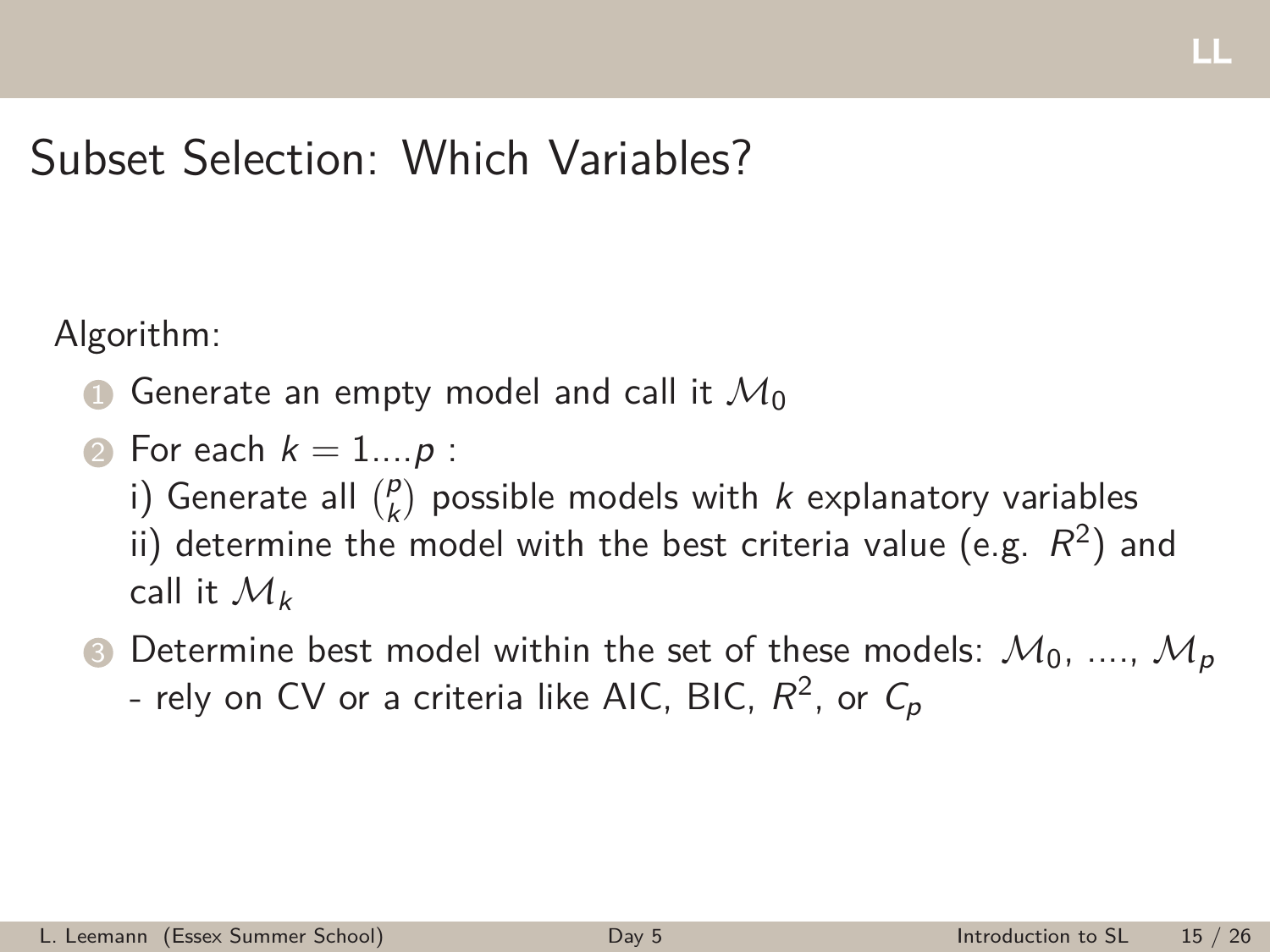## Example 1 (1)

```
> regfit.full <- regsubsets(mpg ˜ ., Auto[,-9])
> summary(regfit.full)
Subset selection object
Call: regsubsets.formula(mpg ~ ., Auto[, -9])
7 Variables (and intercept)
            Forced in Forced out
cylinders
displacement FALSE FALSE<br>horsepower FALSE FALSE
horsepower FALSE FALSE<br>weight FALSE FALSE
weight
acceleration FALSE FALSE
year FALSE FALSE<br>origin FALSE FALSE
origin
1 subsets of each size up to 7
Selection Algorithm: exhaustive
   cylinders displacement horsepower weight acceleration year origin
1 ( 1 ) " " " " " " "*" " " " " " "
2 ( 1 ) " " " " " " "*" " " "*" " "
3 ( 1 ) " " " " " " "*" " " "*" "*"
4 ( 1 ) " " "*" " " "*" " " "*" "*"
5 ( 1 ) " " "*" "*" "*" " " "*" "*"
6 ( 1 ) "*" "*" "*" "*" " " "*" "*"
7 ( 1 ) ^{10} * ^{11} ^{11} ^{12} ^{13} ^{14} ^{11} ^{12} ^{13} ^{14} ^{11} ^{12} ^{13} ^{14} ^{11} ^{11} ^{11} ^{11} ^{11} ^{11} ^{11} ^{11} ^{11} ^{11} ^{11} ^{11} ^{11} ^{11} ^{11} ^{11}
```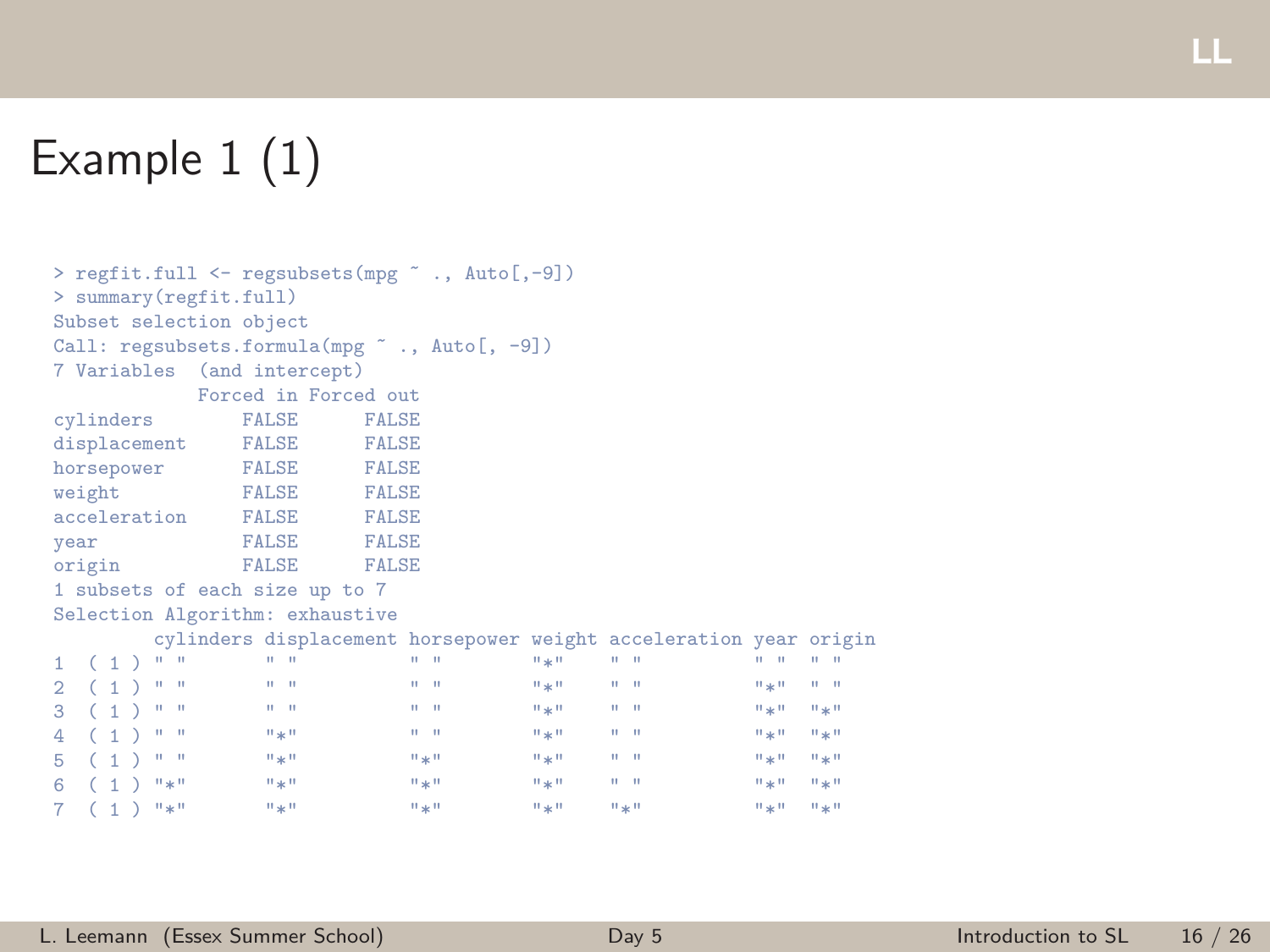# Example 1 (2)



LL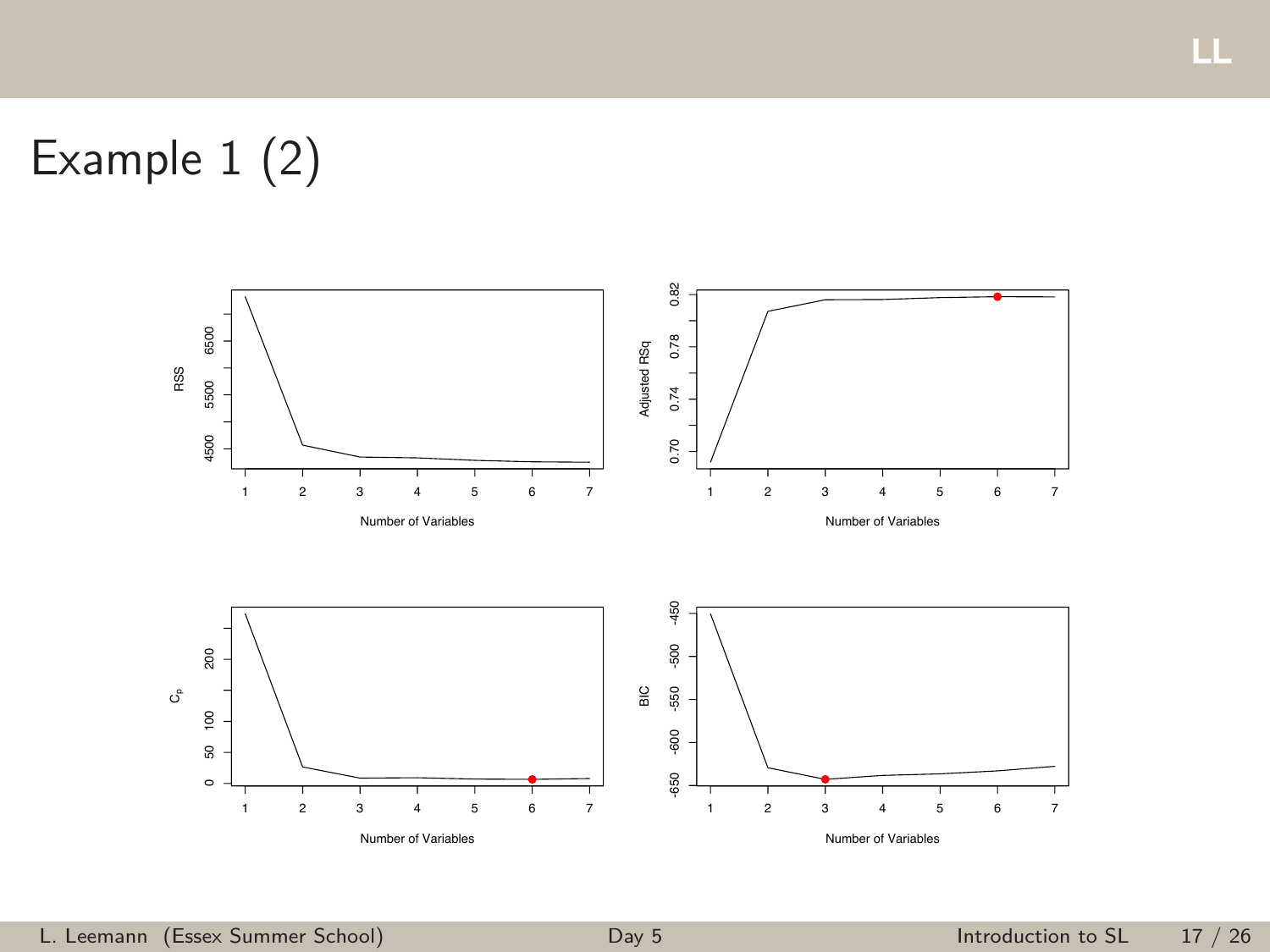## Subset Selection

- Subset selection can be very challenging when *p* is large since we are then looking at  $\binom{p}{k}$  possibilities in the  $k^{th}$  step. For  $p = 10$  we have about 1000 models and for  $p = 20$  we are already facing more than 1 million models.
- What if *p >> n*?
- Different approaches: stepwise selection

щ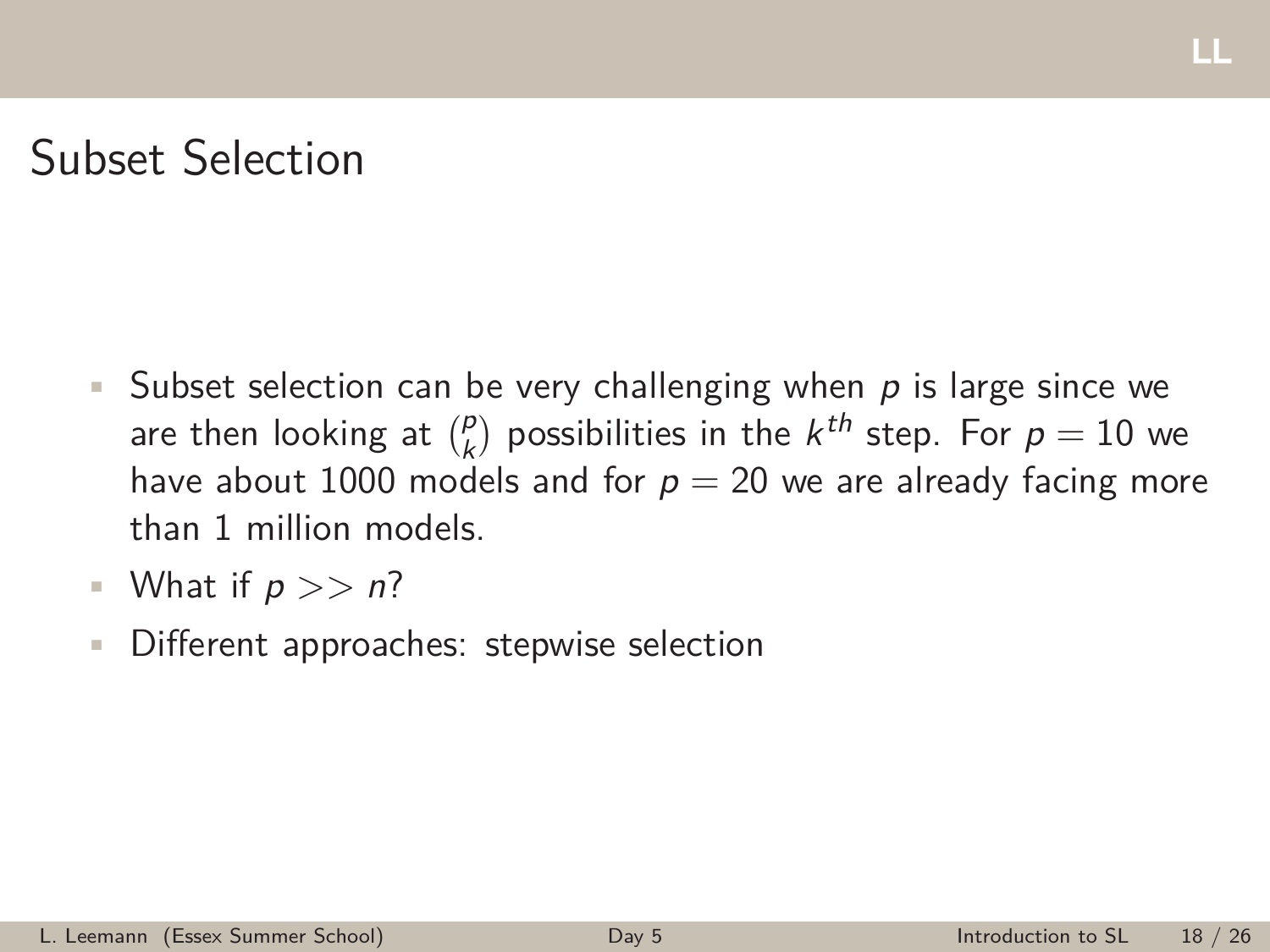#### <span id="page-18-0"></span>**Stepwise Selection**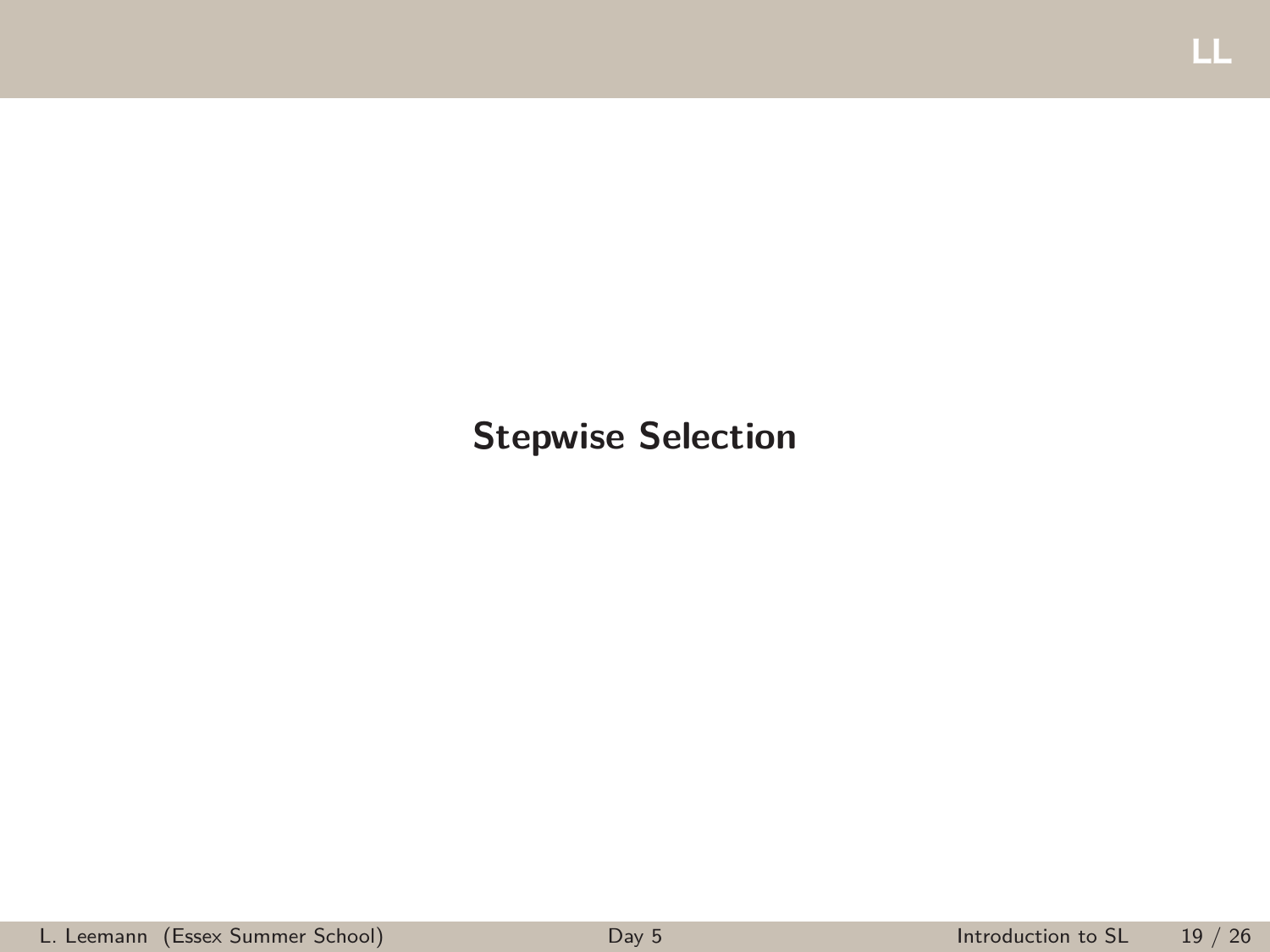## <span id="page-19-0"></span>Forward Stepwise Selection (1)

Algorithm:

- Generate an empty model and call it  $\mathcal{M}_0$
- 2 For  $k = 0...p 1$  :

i) Consider all  $p - k$  possible models that have one predictor more than *M<sup>k</sup>*

ii) determine the *best* model among all models in (i) and call it  $\mathcal{M}_{k+1}$ 

(Here: best refers to highest  $R^2$  or smallest MSE since *k* constant within each step)

 $\bullet$  Determine best model within the set of these models:  $\mathcal{M}_0$ , ....,  $\mathcal{M}_p$ - rely on CV or on a criteria like AIC, BIC,  $R^2$ , or  $C_p$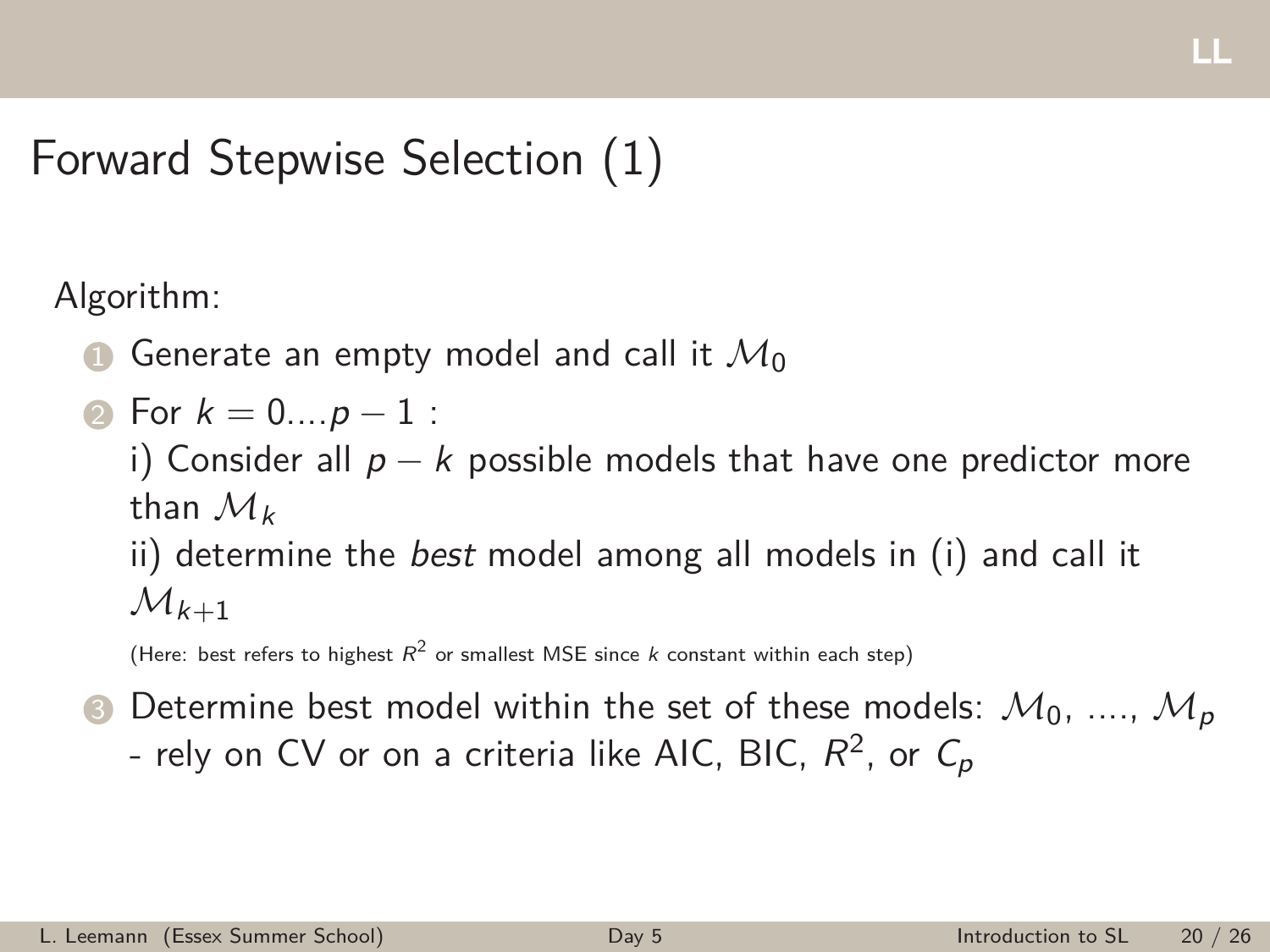## Forward Stepwise Selection (2)

- Best subset selection involves looking at 2*<sup>p</sup>* models, whereas *forward stepwise selection* only uses  $1 + p(p+1)/2$  models.
- Can be used when  $n < p$  (at least for  $\mathcal{M}_0$  up to  $\mathcal{M}_{n-1}$ ).
- Forward stepwise selection usually does well but it is not guaranteed to find best model:

| $#$ Variables $ $ | Best subset             | Forward stepwise        |
|-------------------|-------------------------|-------------------------|
| One               | rating                  | rating                  |
| Two               | rating, income          | rating, income          |
| Three             | rating, income, student | rating, income, student |
| Four              | cards, income           | rating, income,         |
|                   | student, limit          | student, limit          |

(James et al. 2013: 209)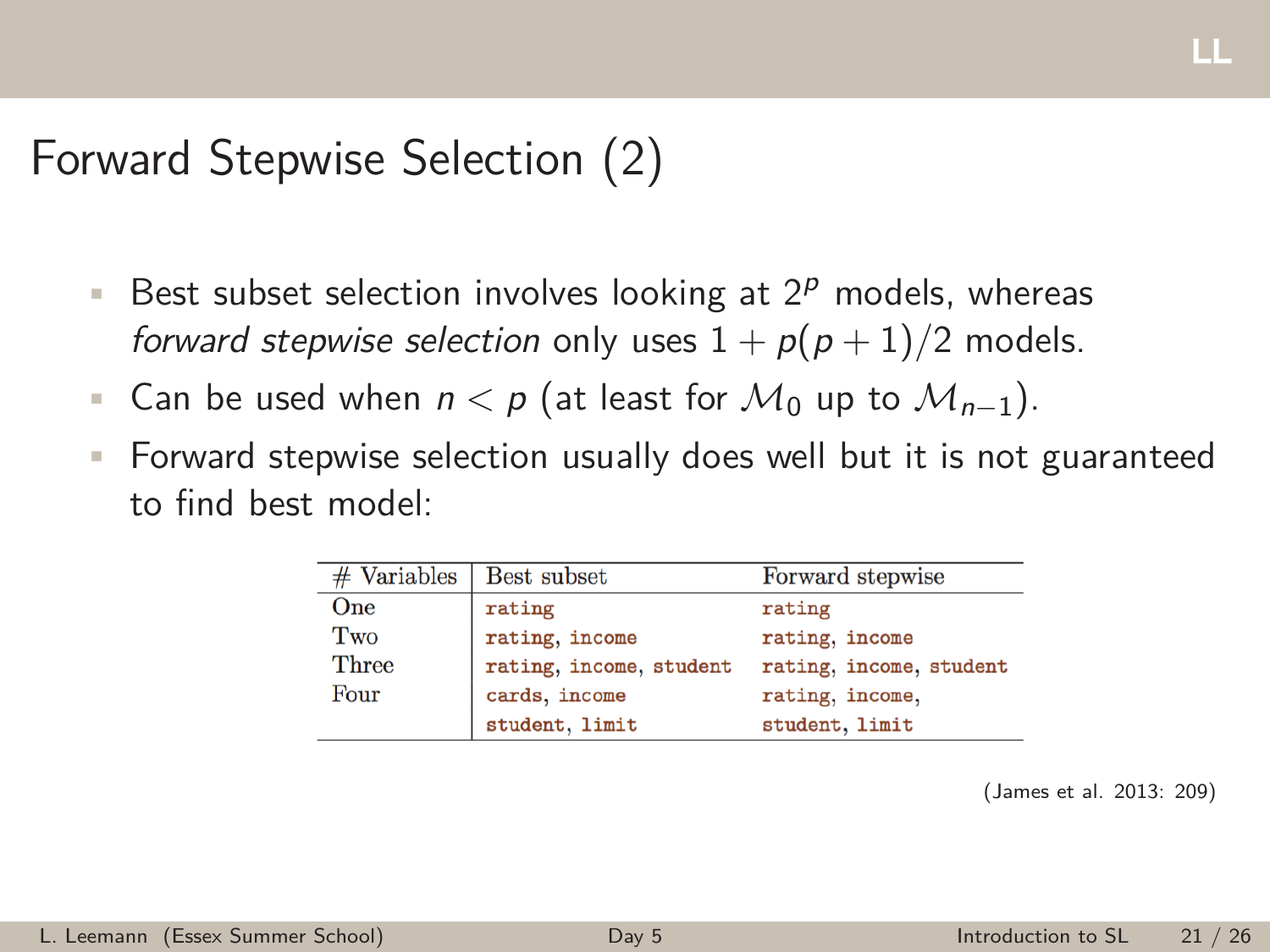## <span id="page-21-0"></span>Backwards Stepwise Selection (1)

Algorithm:

- $\bullet$  Let  $\mathcal{M}_p$  denote the full model with p predictors
- **2** For  $k = p, p 1, p 2, \dots, 1$ :

i) Consider all *k* possible models that have  $k - 1$  predictors (one less than  $\mathcal{M}_k$ )

ii) determine the *best* model among the *k* models in (i) and call it  $M_{k-1}$ 

(Here: best refers to highest  $R^2$  or smallest MSE since *k* constant within each step)

 $\bullet$  Determine best model within the set of these models:  $\mathcal{M}_0$ , ....,  $\mathcal{M}_p$ - rely on CV or on a criteria like AIC, BIC,  $R^2$ , or  $C_p$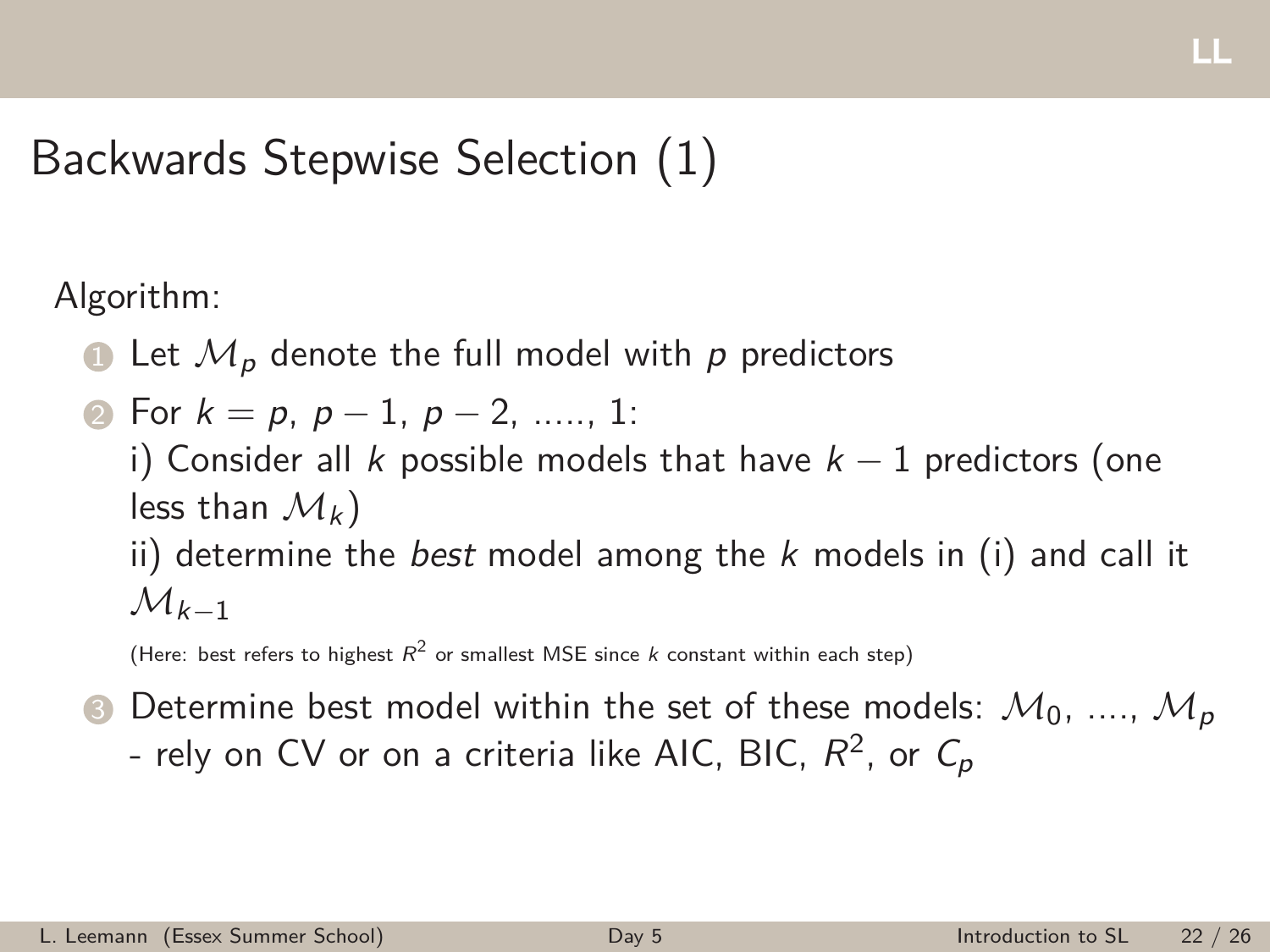## Backwards Stepwise Selection (2)

- As forward stepwise selection *backward stepwise selection* only needs to estimate  $1 + p(p + 1)/2$  models.
- BSS cannot be used when *p > n*.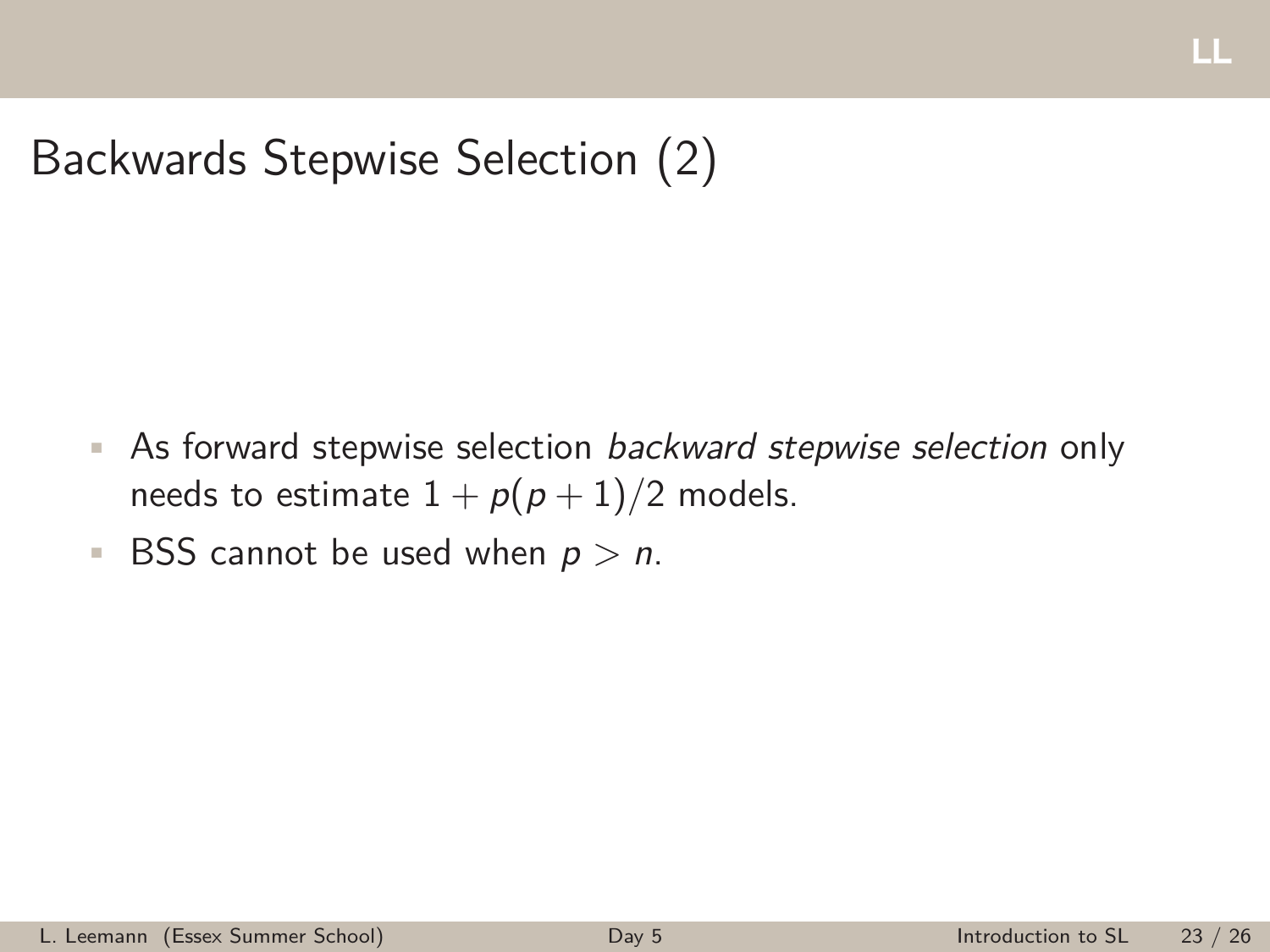## Example 2

```
> regfit.full <- regsubsets(Salary ˜ .,data=Hitters, nvmax=19)
> regfit.for <- regsubsets(Salary ˜ .,data=Hitters, nvmax=19, method="forward")
> regfit.back <- regsubsets(Salary ˜ .,data=Hitters, nvmax=19, method = "backward")
>
> coef(regfit.full, 7)
 (Intercept) Hits Walks CAtBat CHits CHmRun DivisionW PutOuts
 79.4509472 1.2833513 3.2274264 -0.3752350 1.4957073 1.4420538 -129.9866432 0.2366813
>
> coef(regfit.for, 7)
 (Intercept) AtBat Hits Walks CRBI CWalks DivisionW PutOuts
109.7873062 -1.9588851 7.4498772 4.9131401 0.8537622 -0.3053070 -127.1223928 0.2533404
>
> coef(regfit.back, 7)
 (Intercept) AtBat Hits Walks CRuns CWalks DivisionW PutOuts
105.6487488 -1.9762838 6.7574914 6.0558691 1.1293095 -0.7163346 -116.1692169 0.3028847
>
```
Models 1-6 identical, but models with seven variables are different according to the three methods.

щ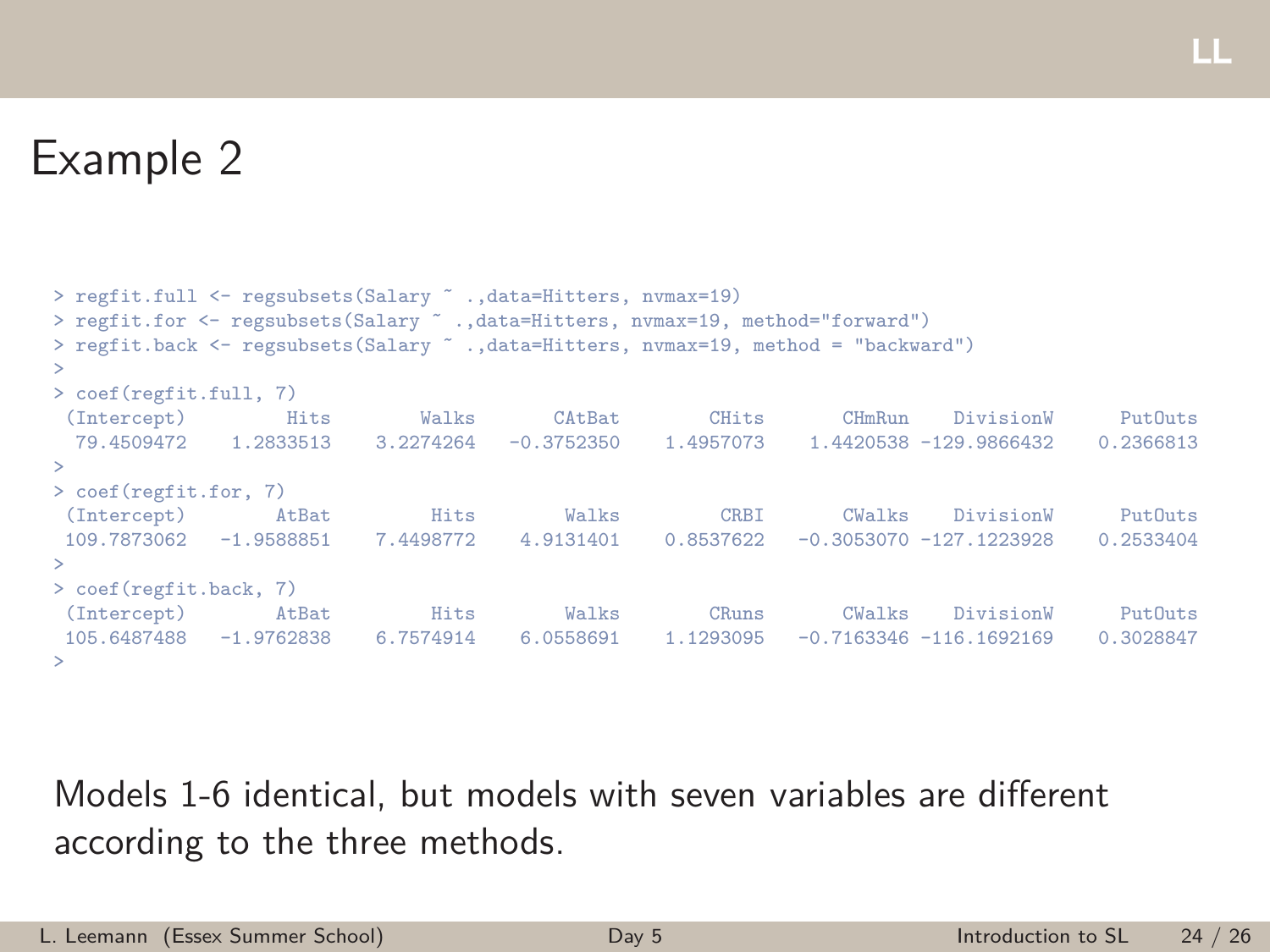## <span id="page-24-0"></span>Cross-Validation vs. Criteria

- We can either look at the *test error* or make an adjustment to the *training error*.
- Given recent advancements in computation power there is little to say against CV.
- *One-standard-deviation* rule: When comparing MSE we should also compute the standard error and chose a model within one standard error of the best model (here 3 variables)



(James et al. 2013: 214)